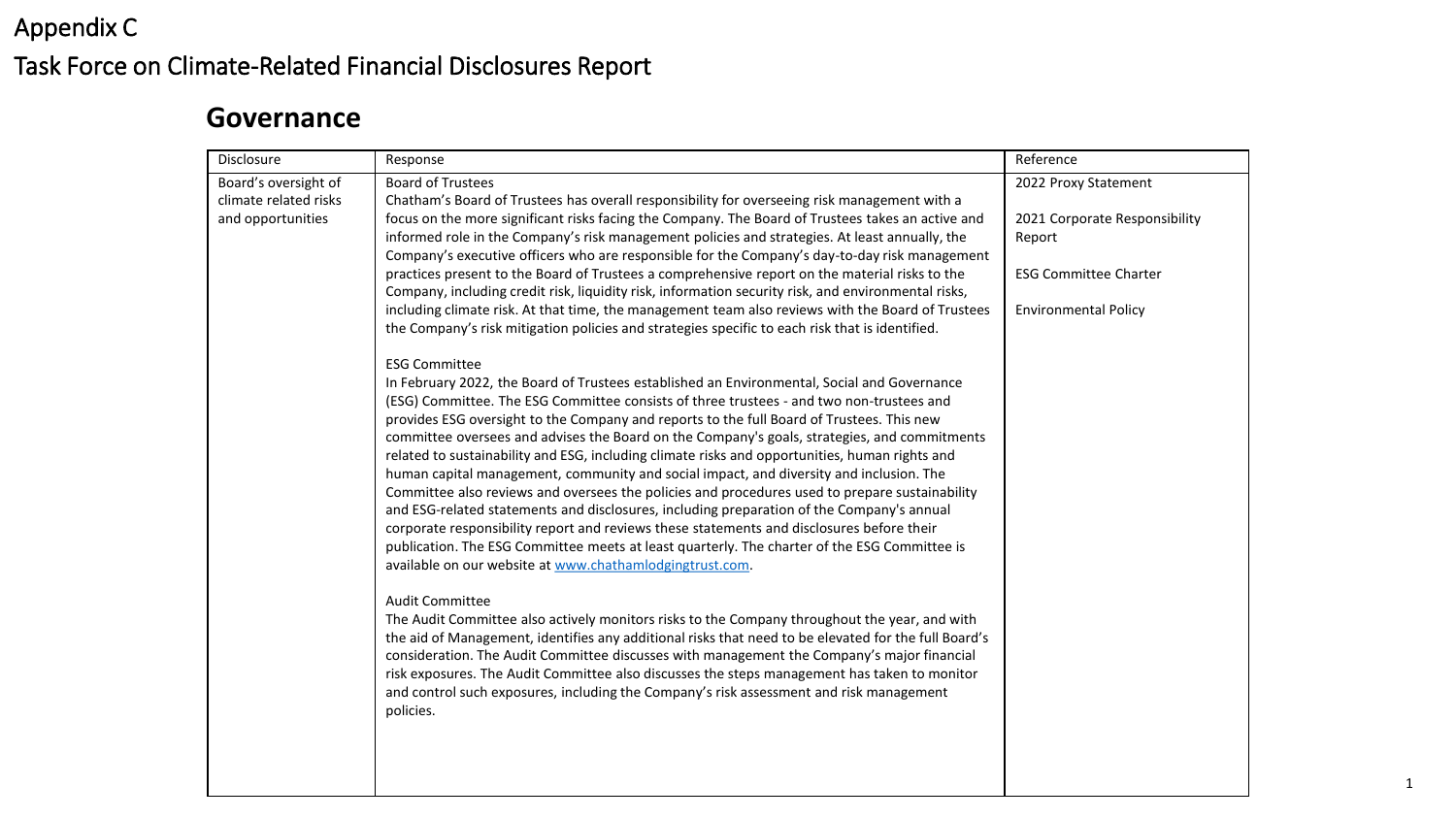### **Governance (cont.)**

| Management's role in | Chatham's Executive Officers (management) are responsible for the day-to-day management of           | 2021 Corporate Responsibility |
|----------------------|------------------------------------------------------------------------------------------------------|-------------------------------|
| assessing and        | risks we face, including climate risk and opportunities. The Officers collect and formulate relevant | Report                        |
| managing climate     | data and information and share recommendations to the ESG Committee that adopts measures             |                               |
| related risks and    | and reports periodically to the Board of Trustees. If necessary, the Board of Trustees may delegate  | <b>ESG Committee Charter</b>  |
| opportunities        | specific risk management tasks to the Officers or the ESG committee. Throughout the year,            |                               |
|                      | management monitors the Company's risk profile and updates the Board of Trustees as new              |                               |
|                      | material risks are identified or the aspects of a risk previously presented to the Board of Trustees |                               |
|                      | materially change.                                                                                   |                               |

### **Strategy**

Chatham faces the following climate-related risks and opportunities identified over the short, medium and long-term. For the purposes of assessing climate risk and opportunities we use the following time horizons: Short-term (<3 years), Medium-term (3-6 years), and Long-term (>6-10 years or longer).

| Disclosure      | Response               |                                                                                        | Reference<br>$\bullet$                  |
|-----------------|------------------------|----------------------------------------------------------------------------------------|-----------------------------------------|
| Climate-related | Time Frame             | <b>Physical Climate Risk</b><br><b>Climate Opportunities</b><br>$\bullet$<br>$\bullet$ | $\cdot$ N/A                             |
| risks and       | Short and Medium Term: | Inadequate water supply<br>$\bullet$<br>$\bullet$                                      | Increased consumer preference due to    |
| opportunities   |                        | Extreme weather events<br>$\bullet$                                                    | meeting customer preferences and        |
| identified over |                        | Building flooding from storm<br>needs<br>٠                                             |                                         |
| the short,      |                        | surges<br>$\bullet$                                                                    | Improved emergency response practices   |
| medium and      |                        | Fire damage from wildfires<br>٠                                                        | resulting from implementation of best   |
| long-term       |                        | Poor indoor air quality<br>٠                                                           | practices for extreme weather events,   |
|                 |                        | Rising mean temperatures<br>٠                                                          | such as regularly check and improve our |
|                 |                        |                                                                                        | assets' adaptability to extreme events  |
|                 |                        |                                                                                        | related to weather and climate          |
|                 |                        | (especially floods and rainfall)                                                       |                                         |
|                 |                        |                                                                                        |                                         |
|                 |                        |                                                                                        |                                         |
|                 |                        |                                                                                        |                                         |
|                 |                        |                                                                                        |                                         |
|                 |                        |                                                                                        |                                         |
|                 |                        |                                                                                        |                                         |
|                 |                        |                                                                                        |                                         |
|                 |                        |                                                                                        |                                         |
|                 |                        |                                                                                        |                                         |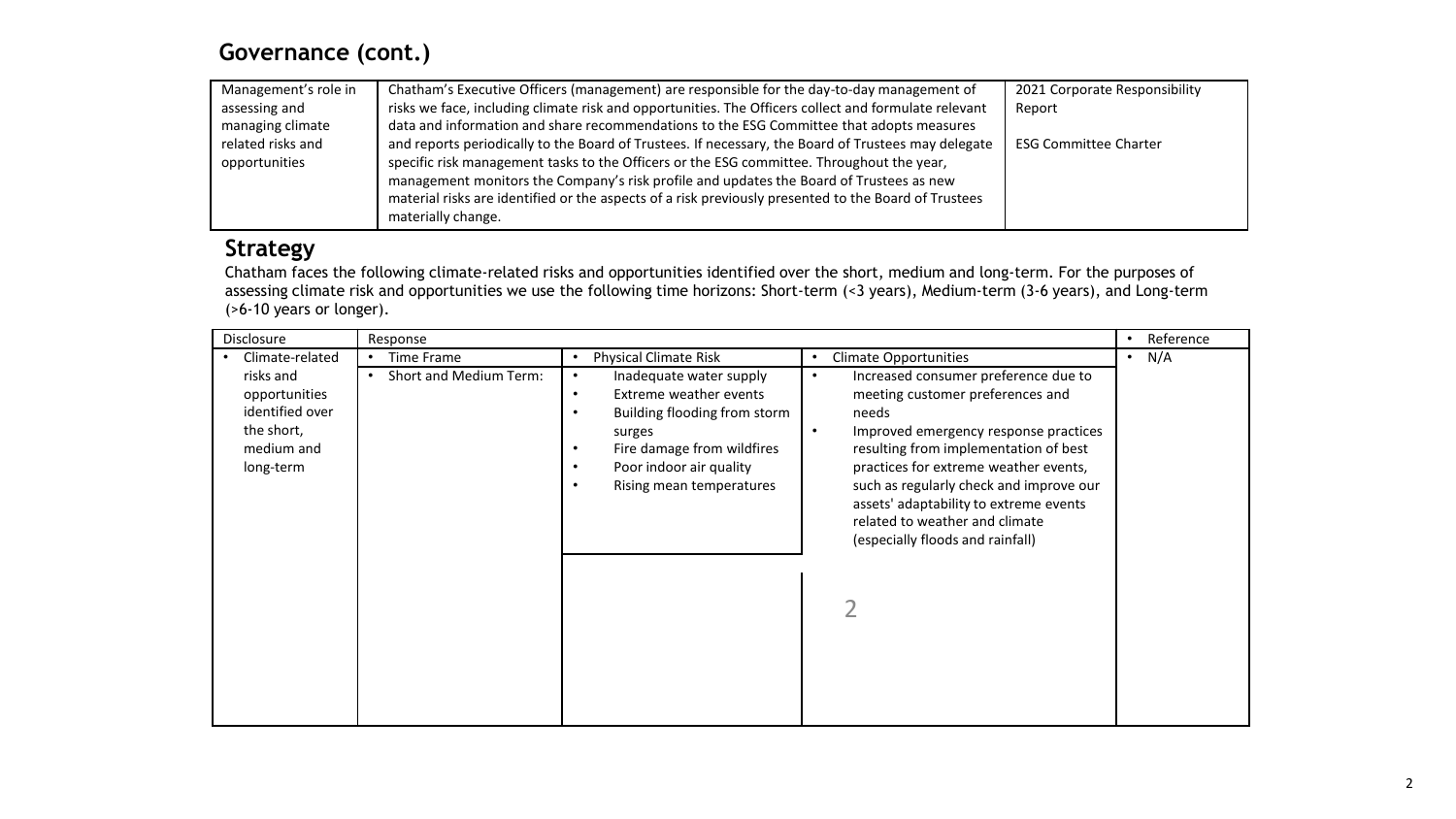## **Strategy (cont.)**

| Disclosure                                            | Response               |                                                                                                                                                                                                                                                                                                                                                                                                                                                                                                                                                                                                                                                                  |                                                                                                                                                                                                                                                                                                                                                                                                                                                                    | Reference |  |
|-------------------------------------------------------|------------------------|------------------------------------------------------------------------------------------------------------------------------------------------------------------------------------------------------------------------------------------------------------------------------------------------------------------------------------------------------------------------------------------------------------------------------------------------------------------------------------------------------------------------------------------------------------------------------------------------------------------------------------------------------------------|--------------------------------------------------------------------------------------------------------------------------------------------------------------------------------------------------------------------------------------------------------------------------------------------------------------------------------------------------------------------------------------------------------------------------------------------------------------------|-----------|--|
| Climate-related                                       | Time Frame             | <b>Physical Climate Risk</b>                                                                                                                                                                                                                                                                                                                                                                                                                                                                                                                                                                                                                                     | <b>Climate Opportunities</b>                                                                                                                                                                                                                                                                                                                                                                                                                                       | N/A       |  |
| risks and<br>opportunities                            | Short and Medium Term: | <b>Transition Climate Risk</b>                                                                                                                                                                                                                                                                                                                                                                                                                                                                                                                                                                                                                                   | Increased building and                                                                                                                                                                                                                                                                                                                                                                                                                                             |           |  |
| identified over the<br>short, medium and<br>long-term |                        | More stringent building codes for existing and<br>new buildings<br>Higher customer expectations for<br>decarbonized travel<br>Expectations of business travelers for carbon<br>neutral stays and meetings<br>Reduced demand for group travel due to<br>organizational initiatives to reduce<br>environmental impacts of business<br>travel<br>Increased insurance premiums for hotels<br>located in areas with high exposure to<br>physical climate risk factors<br>Requirements to change out equipment or<br>structures such as accommodation of<br>electric vehicles for parking<br>Increased requirements for ESG disclosure<br>from investors and operators | operating efficiencies<br>resulting from<br>implementation of<br>energy and water<br>efficiency upgrades<br>Increased revenue from<br>adhering to customer<br>preferences for 'green'<br>hotels<br>Financial savings resulting<br>from investments in<br>renewable energy and<br>efficiency (Long term)<br>Availability of low emissions<br>goods and services<br>Increased long-term asset<br>value from efficiency,<br>resiliency, and low-<br>carbon attributes |           |  |
|                                                       | <b>Time Frame</b>      | <b>Physical Climate Risk</b>                                                                                                                                                                                                                                                                                                                                                                                                                                                                                                                                                                                                                                     |                                                                                                                                                                                                                                                                                                                                                                                                                                                                    |           |  |
|                                                       | Long Term or Unknown:  | Sea level rise<br>Precipitation change<br>Temperature change<br><b>Transition Climate Risk</b><br>3                                                                                                                                                                                                                                                                                                                                                                                                                                                                                                                                                              |                                                                                                                                                                                                                                                                                                                                                                                                                                                                    |           |  |
|                                                       |                        | Franchise brands in the portfolio are bound<br>to commitments from Brand owner (i,e,<br>Marriott committing to Net Zero)                                                                                                                                                                                                                                                                                                                                                                                                                                                                                                                                         |                                                                                                                                                                                                                                                                                                                                                                                                                                                                    |           |  |
|                                                       |                        |                                                                                                                                                                                                                                                                                                                                                                                                                                                                                                                                                                                                                                                                  |                                                                                                                                                                                                                                                                                                                                                                                                                                                                    |           |  |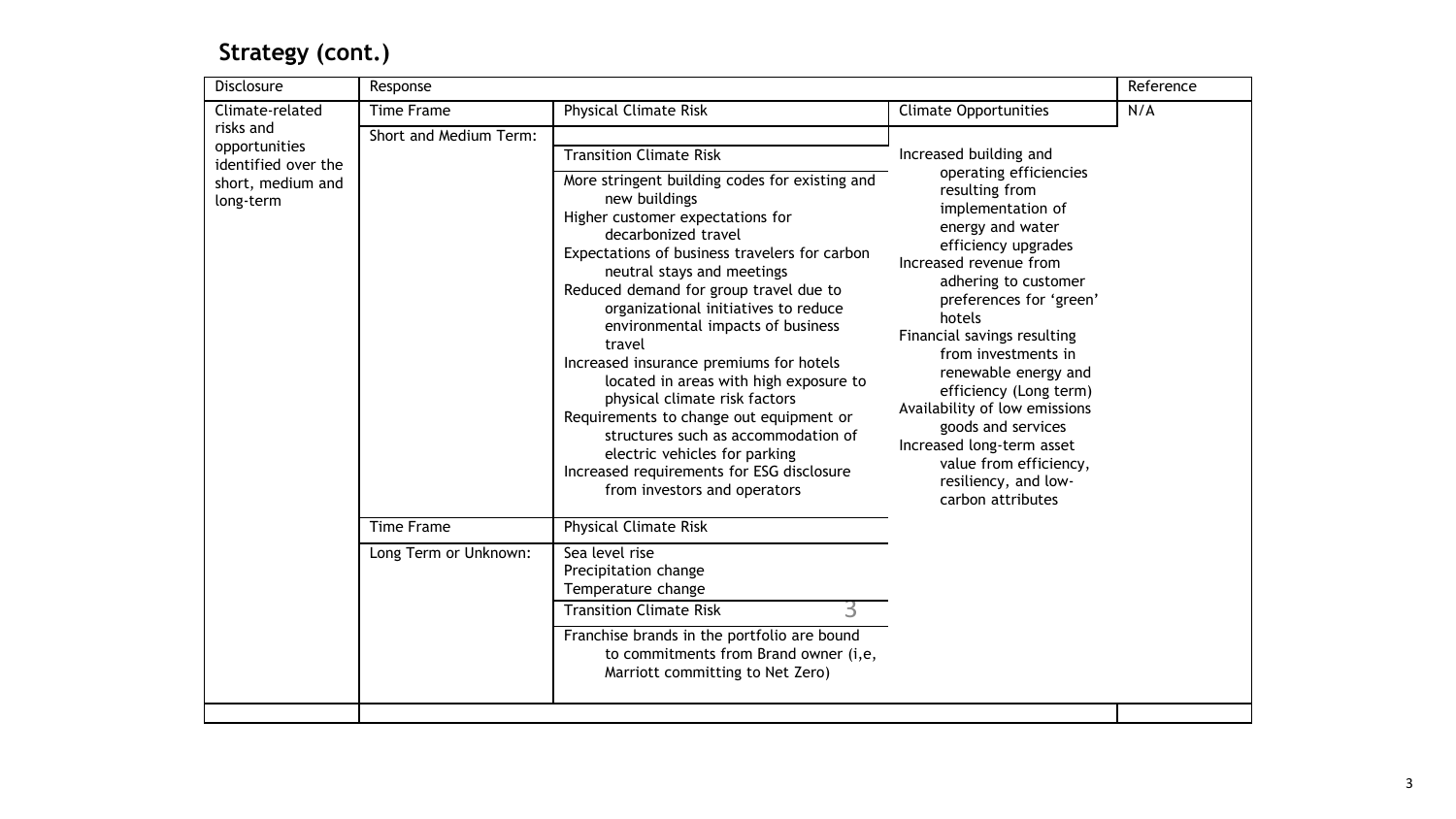## **Strategy (cont.)**

| Impact on Business, Strategy and Financial Planning | Our commitments to sustainability aim to integrate ESG<br>factors into our Company's value creation strategy to drive<br>profitability, while positively impacting our stakeholders,<br>the environment, and the communities where our hotel<br>properties are located. In the short-to-medium term, we<br>consider one of our greatest impacts on business to be the<br>transition risk/opportunity of changing customer<br>preferences for decarbonized travel and hotel stays. This<br>preference is taken into consideration in overall business<br>strategy and planning.<br>In 2021, we conducted a portfolio wide assessment of<br>water risk, climate risk, biodiversity proximity, socio-<br>economic indicators, and transition risk of regulation and<br>policy via research of relevant local policies for our<br>hospitality portfolio.<br>Over the long-term, we consider one of our greatest | <b>TCFD</b> |
|-----------------------------------------------------|-------------------------------------------------------------------------------------------------------------------------------------------------------------------------------------------------------------------------------------------------------------------------------------------------------------------------------------------------------------------------------------------------------------------------------------------------------------------------------------------------------------------------------------------------------------------------------------------------------------------------------------------------------------------------------------------------------------------------------------------------------------------------------------------------------------------------------------------------------------------------------------------------------------|-------------|
|                                                     | climate risks to be temperature change and precipitation<br>change, which affects the geographic location of our<br>acquisitions and asset management. This risk must be<br>considered throughout the life cycle of the real estate<br>process from portfolio addition, ongoing asset<br>management, renovation and disposition.<br>The physical risk of extreme weather on our buildings as a<br>result of floods, wildfires and hurricanes is driving increased<br>insurance premiums that must be taken in consideration<br>for financial planning. We recently evaluated all<br>geographical locations where Chatham owns assets to<br>assess environmental and socioeconomic trends, which<br>may impact our asset values in addition to revenue and<br>costs in our major markets.                                                                                                                    |             |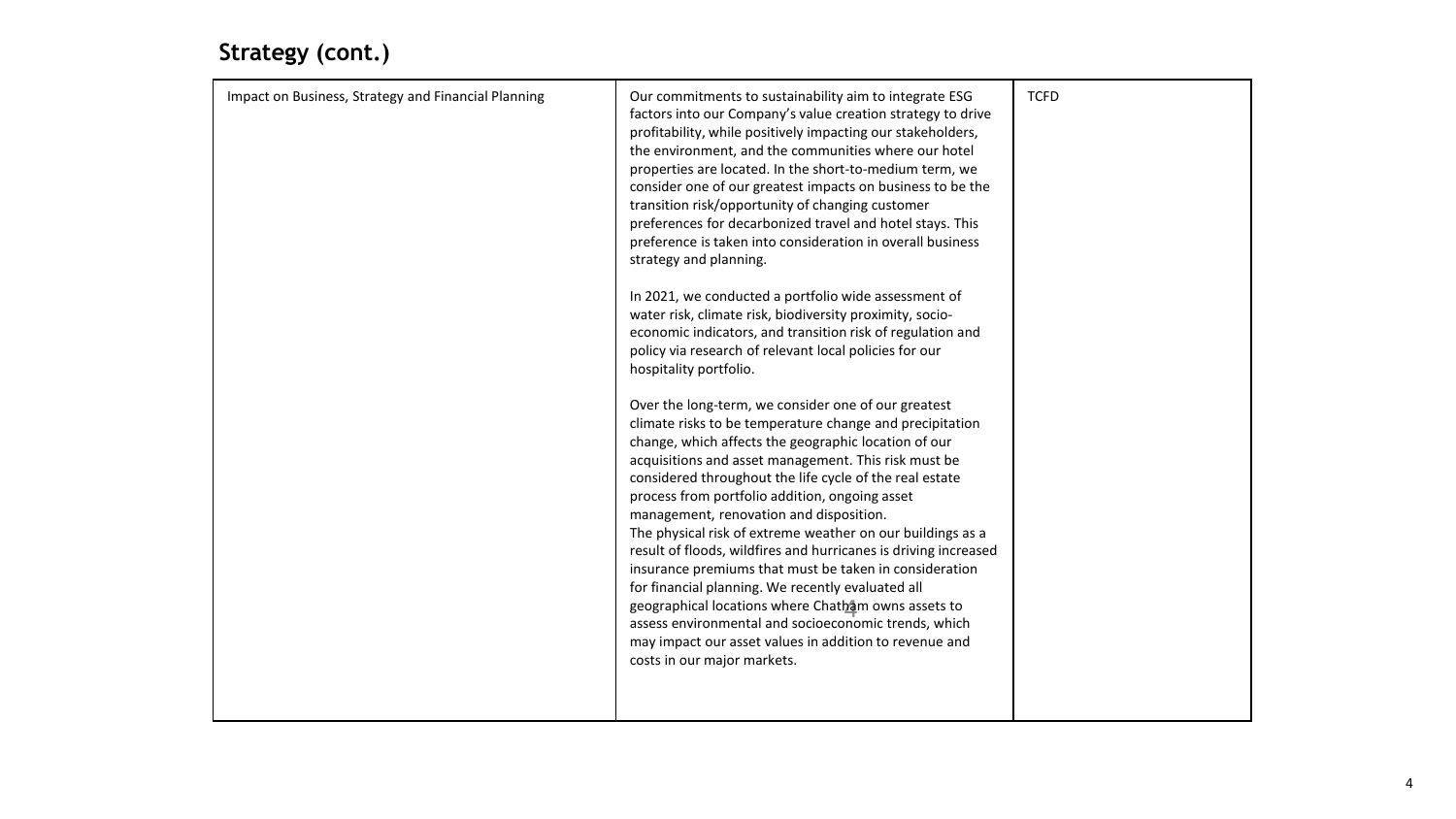## **Strategy (cont.)**

| Organizational<br>Resilience and Impact<br>of Different Scenarios,<br>Including 2 degrees or<br>lower | The 1.5 degree or lower scenario is the global community's accepted limitation on temperature growth to<br>avoid potentially catastrophic changes to the planet. Under this scenario, Chatham anticipates a<br>transformational shift as business, government and society as a whole focus on decarbonizing the way we live<br>and work with an eye toward net-zero by 2050. We recognize that global efforts alone will not be enough to<br>meet the 1.5-degree goal and every individual and business will need to take immediate and sustained action<br>to prevent catastrophic consequences to the planet.<br>Though our company is at the beginning stages of understanding and undertaking changes in the way we<br>operate, Chatham is currently evaluating the pathway and corresponding budgetary needs required to reduce<br>its emissions toward net zero over the next 30 years. Chatham's pathway to net zero is in alignment with the<br>Hotel Net Zero Methodology, First Edition December 2021. Overall, our target is to reach net-zero emissions<br>across all scope 1, 2 and 3 emissions by 2050. Our current plan is to focus on activities through 2030, which are<br>managerially tangible and will have further impacts past 2030 as a result. We will report progress toward the<br>2030 milestone each and set more concrete 2025 milestones next year. Our milestones will be updated as<br>industry best practice and expectations evolve. By the end of 2022, we will develop specific and actionable<br>targets for the Company's environmental intensity metrics, including a goal to cut carbon emissions by 50% by<br>2030. Chatham further acknowledges the necessity of reaching net-zero emissions by 2050 and is committed<br>to creating an organizational plan for defining our pathway to net zero.<br>We are committed to shifting as necessary, in partnership with our customers, lawmakers and investors, to<br>make whatever changes are necessary to meet this critical planetary goal. As such, we anticipate changes in<br>building standards, pricing, regulation, customer preferences, low carbon products and services.<br>5 | <b>TCFD</b> |
|-------------------------------------------------------------------------------------------------------|----------------------------------------------------------------------------------------------------------------------------------------------------------------------------------------------------------------------------------------------------------------------------------------------------------------------------------------------------------------------------------------------------------------------------------------------------------------------------------------------------------------------------------------------------------------------------------------------------------------------------------------------------------------------------------------------------------------------------------------------------------------------------------------------------------------------------------------------------------------------------------------------------------------------------------------------------------------------------------------------------------------------------------------------------------------------------------------------------------------------------------------------------------------------------------------------------------------------------------------------------------------------------------------------------------------------------------------------------------------------------------------------------------------------------------------------------------------------------------------------------------------------------------------------------------------------------------------------------------------------------------------------------------------------------------------------------------------------------------------------------------------------------------------------------------------------------------------------------------------------------------------------------------------------------------------------------------------------------------------------------------------------------------------------------------------------------------------------------------------------------------------------------------------------------------|-------------|
|                                                                                                       |                                                                                                                                                                                                                                                                                                                                                                                                                                                                                                                                                                                                                                                                                                                                                                                                                                                                                                                                                                                                                                                                                                                                                                                                                                                                                                                                                                                                                                                                                                                                                                                                                                                                                                                                                                                                                                                                                                                                                                                                                                                                                                                                                                                  |             |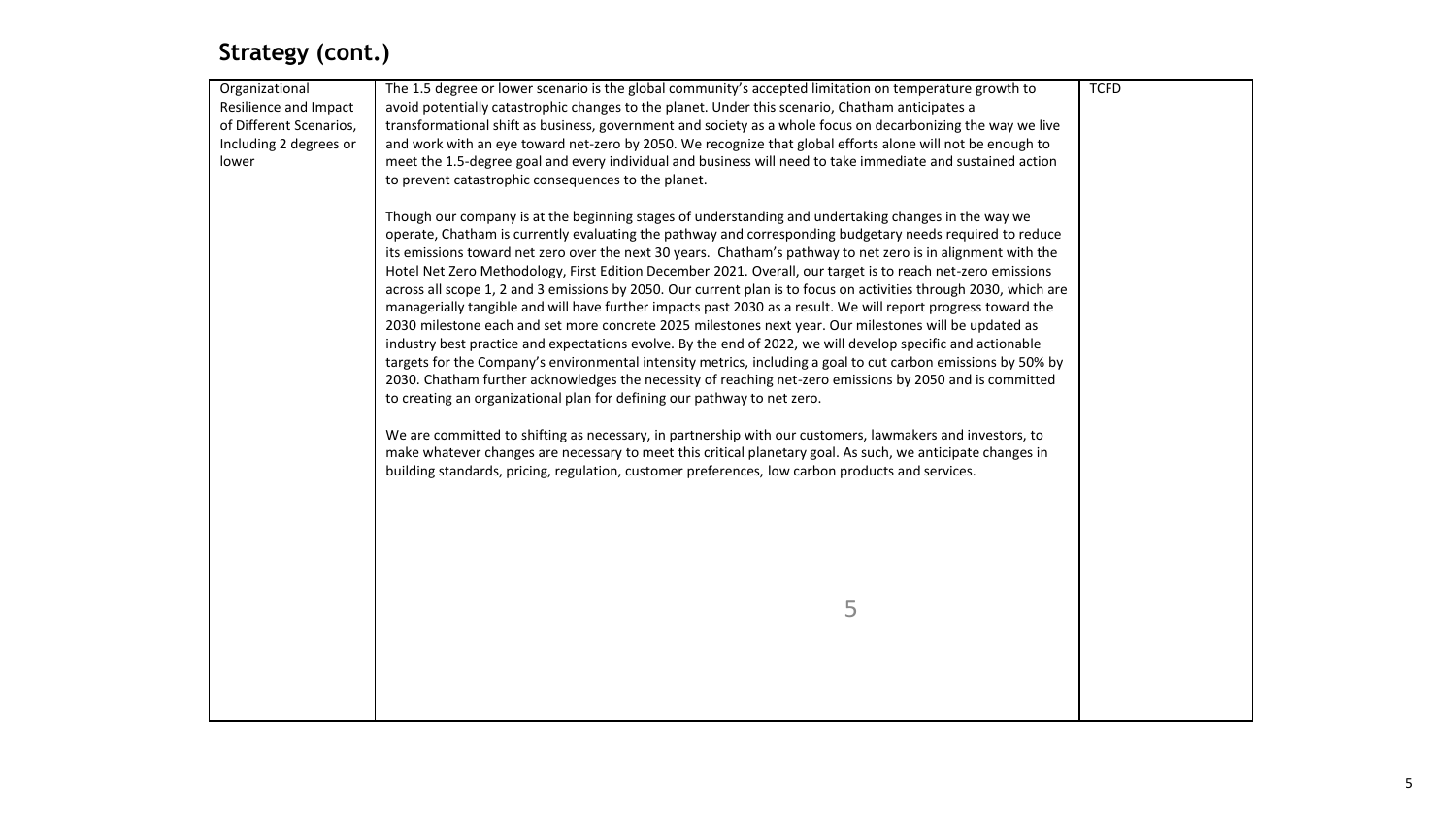### **Risk Management**

| <b>Disclosure</b>        | Response                                                                                                                                                                                 | References     |
|--------------------------|------------------------------------------------------------------------------------------------------------------------------------------------------------------------------------------|----------------|
| Process for              | Climate related risks are identified at several instances during the life cycle of real estate                                                                                           | 2021 Corporate |
| identifying and          | acquisition and asset management. During the due diligence phase of property acquisition,                                                                                                | Responsibility |
| assessing                | Chatham identities properties with high-risk exposure to extreme weather events and/or                                                                                                   | Report         |
| climate related          | geographical exposure to areas already facing climate change adaptation measures. Once                                                                                                   |                |
| risks                    | properties are purchased, we make investments in resilience and planning as part of the capital                                                                                          |                |
|                          | budgeting process and asset planning. In addition, Chatham seeks to identify climate related                                                                                             |                |
|                          | risks to properties in day-to-day asset management practices so that we can develop best<br>practices for withstanding extreme weather events and impacts to our buildings. In 2021, the |                |
|                          | company conducted a Sustainability Risks & Opportunities Assessment, which is a portfolio-wide                                                                                           |                |
|                          | assessment of water risk, climate risk, biodiversity proximity, socio-economic indicators. This                                                                                          |                |
|                          | assessment not only identifies risk but allows us to further embed risk and opportunity                                                                                                  |                |
|                          | management into company processes such as due diligence and other life cycle stages of hotel                                                                                             |                |
|                          | ownership.                                                                                                                                                                               |                |
|                          |                                                                                                                                                                                          |                |
| Processes for            | Chatham's process for managing climate related risks involves planning, implementation, and                                                                                              | Environmental  |
| managing                 | monitoring activities around the following focus areas:                                                                                                                                  | Policy         |
| climate related<br>risks | Environmental compliance<br>$\bullet$                                                                                                                                                    | 2021 Corporate |
|                          | Energy consumption<br>$\bullet$                                                                                                                                                          | Responsibility |
|                          |                                                                                                                                                                                          | Report         |
|                          | Greenhouse gas ("GHG") emissions<br>$\bullet$                                                                                                                                            |                |
|                          | Water consumption<br>$\bullet$                                                                                                                                                           |                |
|                          | 6<br>Waste generation<br>$\bullet$                                                                                                                                                       |                |
|                          | <b>Environmental stress</b><br>$\bullet$                                                                                                                                                 |                |
|                          |                                                                                                                                                                                          |                |
|                          | Responsible procurement<br>$\bullet$                                                                                                                                                     |                |
|                          |                                                                                                                                                                                          |                |
|                          |                                                                                                                                                                                          |                |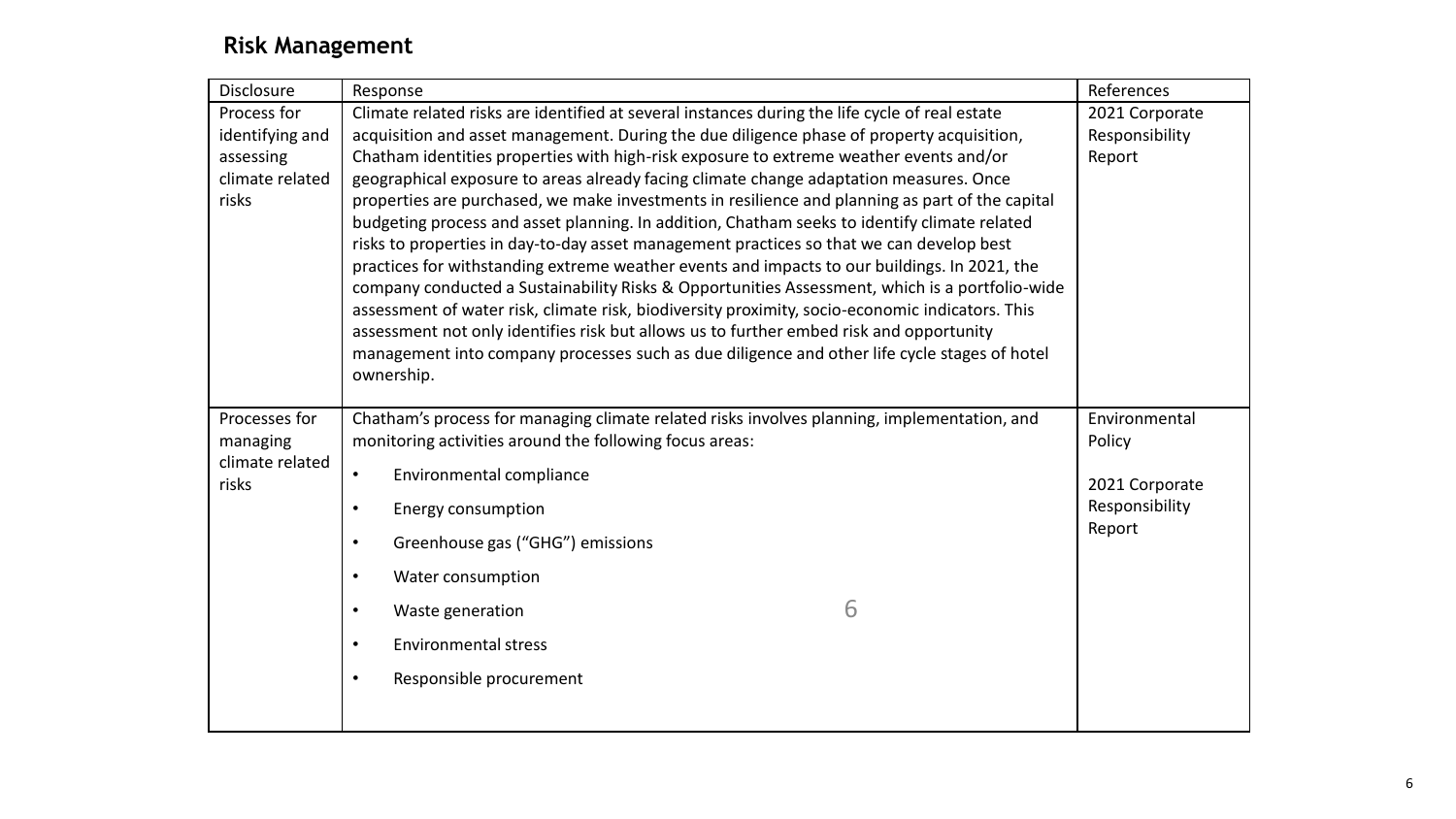## **Risk Management Cont.**

| Processes<br>for managing<br>climate<br>related risks | The backbone of Chatham's process for managing climate related risks is its active engagement<br>with the brands and operators. Chatham has a close working relationship with its 3rd party<br>operator, Island Hospitality. Island Hospitality is committed to reducing its climate impact by<br>identifying energy efficiency and renewable energy opportunities. In addition, the majority<br>of Chatham's properties fall within brands with proactive sustainability initiatives to address<br>climate change and climate risk. As discussed above, the ESG Committee makes decisions<br>regarding the prioritization of environmental risks and the allocation of resources to the<br>mitigation of such risks. Constraints in the execution of any environmental program include<br>financial, technological, operational and/or regulatory constraints.                                                                                                                         | Environmental<br>Policy<br>2021<br>Corporate Respons<br>ibility Report |
|-------------------------------------------------------|-----------------------------------------------------------------------------------------------------------------------------------------------------------------------------------------------------------------------------------------------------------------------------------------------------------------------------------------------------------------------------------------------------------------------------------------------------------------------------------------------------------------------------------------------------------------------------------------------------------------------------------------------------------------------------------------------------------------------------------------------------------------------------------------------------------------------------------------------------------------------------------------------------------------------------------------------------------------------------------------|------------------------------------------------------------------------|
| Integration<br>into overall<br>risk managem<br>ent    | Risk management is integrated into Chatham's operational practices in a four key ways. The<br>primary area of integration is through the insurance procurement process. The company's<br>insurance brokers address specific climate risks such as flood, blizzard, hurricanes, etc. when<br>we renew our insurance annually and when we buy a hotel. Secondly, each hotel has an<br>emergency manual that includes procedures for addressing every kind of emergency risk that<br>could arise, including those caused by the physical risks of climate change. Risk management is<br>also addressed through the hotel's compliance with brand standards. The brand standards<br>often include minimum guidelines for energy and water efficiency, which support the reduction<br>of greenhouse gas emissions for the property and company overall. Finally, Chatham has an<br>Employee Handbook that addresses a host of social risks including corruption, bribery, and<br>harassment. | <b>TCFD</b>                                                            |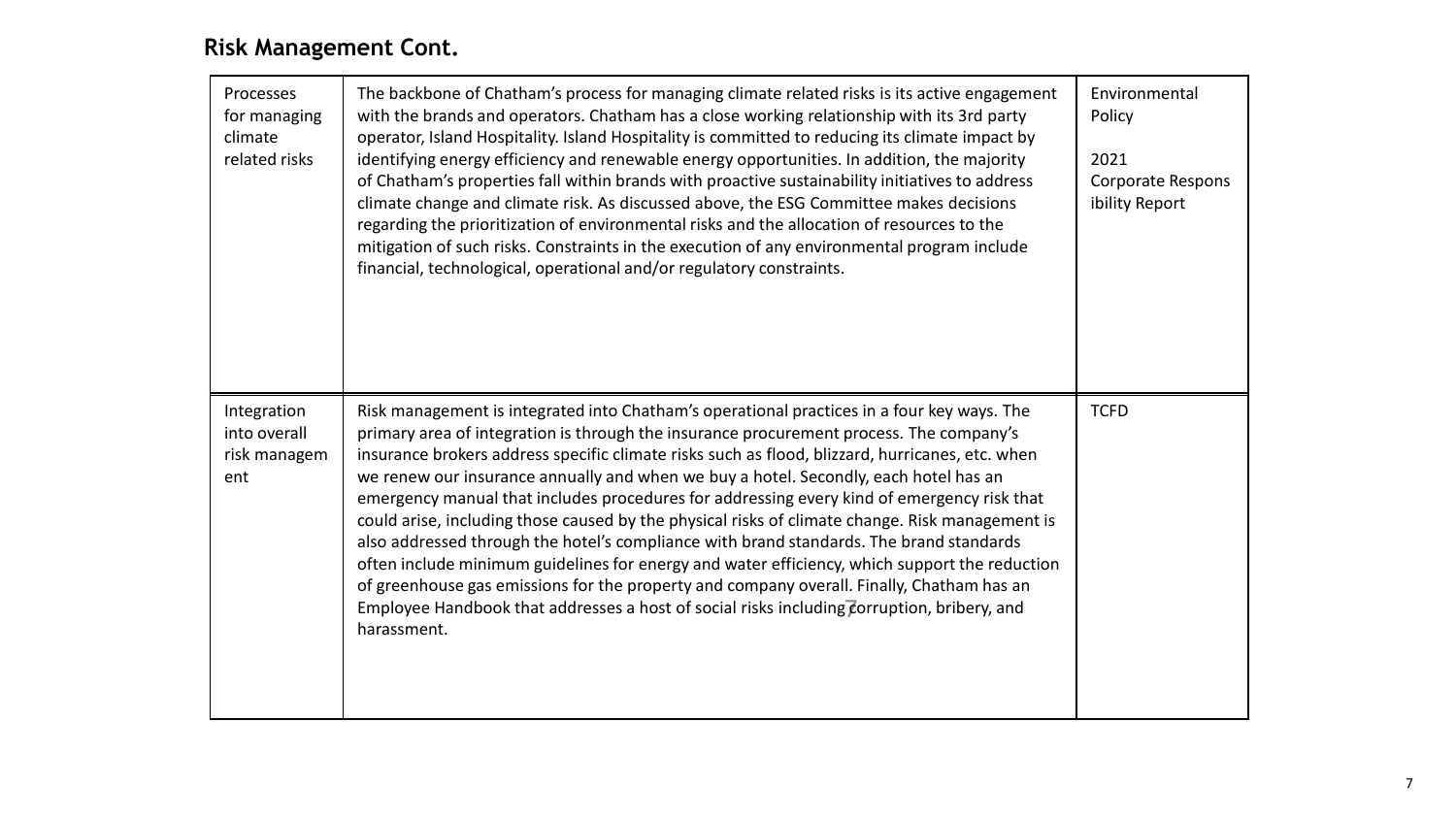#### **Metrics and Targets**

| Metrics used by the organization to assess climate related risks and opportunities.   |  |  |  |
|---------------------------------------------------------------------------------------|--|--|--|
| Chatham collects and discloses annual performance data for the following key metrics: |  |  |  |

| Category             | Metric                                  | <b>Disclosure Location</b>           |
|----------------------|-----------------------------------------|--------------------------------------|
| <b>GHG Emissions</b> | Scope 1 GHG Emissions                   | Annual ESG Performance Tables        |
| <b>GHG Emissions</b> | Scope 2 GHG Emissions                   | Annual ESG Performance Tables        |
| <b>GHG Emissions</b> | Combined Scope 1 & 2 GHG Emissions      | Annual ESG Performance Tables        |
| <b>GHG Emissions</b> | GHG Emissions Intensity per Square foot | Annual ESG Performance Tables        |
| Energy               | Direct and Indirect Energy Consumption  | Annual ESG Performance Tables        |
| Energy               | <b>Total Energy</b>                     | Annual ESG Performance Tables        |
| Energy               | Energy Intensity per Square Foot        | Annual ESG Performance Tables        |
| Energy               | % Renewables                            | Annual ESG Performance Tables        |
| Water                | <b>Total Water</b>                      | Annual ESG Performance Tables        |
| Water                | Water Intensity per Occupied Room       | <b>Annual ESG Performance Tables</b> |
| Waste                | <b>Total Waste</b>                      | Annual ESG Performance Tables        |
| Waste                | Waste Intensity per Occupied Room       | Annual ESG Performance Tables        |
| Waste                | Diversion rate                          | Annual ESG Performance Tables        |

Additional metrics monitored in the Sustainability Risk and Opportunity Assessment

- Climate Risk Indicators
	- Drought risk
	- Flood risk
	- Cyclone risk
	- Precipitation change
	- Temperature change
	- Sea level rise
- Water Risk Indicators
	- Baseline water stress
	- Seasonal variability
	- Future water stress 2030
	- Future water demand 2030
	- Water risk premium
	- Future water supply 2030
	- Water intensity (Gallons/Sq. Ft.)
	- Relative market water intensity
- Biodiversity Risk Indicators
	- Proximity to IUCN protected areas
	- Proximity to species recognized by the IUCN as critically endangered
- Socio-economic Risk Indicators
	- Obesity
	- Access to exercise
	- Children living in poverty
	- Infant mortality rate
	- High school graduation rate
	- $\overline{8}$ Level of insurance
	- Food insecurity
	- Air pollution
	- Unemployment
	- Crime
	- Access to healthcare